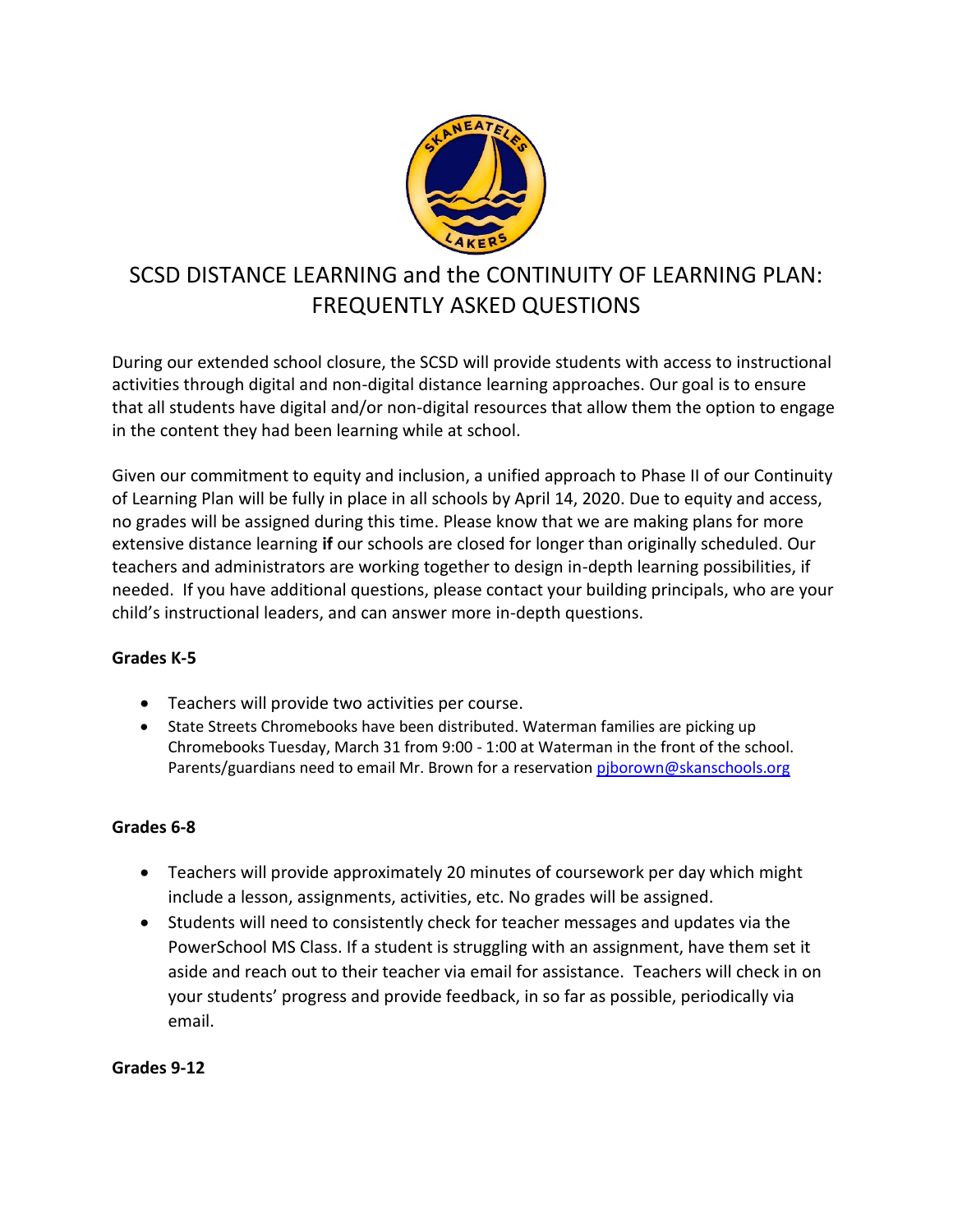Teachers will be providing approximately 20 minutes of school work per day, per subject. These assignments will not carry a grade and are meant to provide some structure for our students with a reduced level of pressure.

#### **Counselor Support**

In addition to educational resources, our school counselors and psychologists will provide resources on social and emotional supports and will continue to work on scheduling for the upcoming year. More information will be communicated to families if the school closure is extended. Please do not hesitate to contact your child's school counselor if you have any questions.

#### **Elementary Schools**

| Marcy Weed  | mweed@skanschools.org  |
|-------------|------------------------|
| Abbie Paine | apaine@skanschools.org |
| Brian Hart  | bhart@skanschools.org  |

# **Middle School**

| Michele Rogala      | mrogala@skanschools.org   |
|---------------------|---------------------------|
| Chris Vigianno      | cvigianno@skanschools.org |
| <b>Vicky Powers</b> | vpowers@skanschools.org   |

#### **High School**

| David Frechette        | dfrechette@skanschools.org |
|------------------------|----------------------------|
| Mary Lou Ingram        | mingram@skanschools.org    |
| <b>Brittany Manuel</b> | bmanuel@skanschools.org    |
| Jessica Walsh          | jcwalsh@skanschools.org    |

# **Frequently Asked Questions**

# **What will the distance learning plan look like?**

While some expect our approach to mirror college and university experiences with distance learning and/or professional work-from-home arrangements, educating K-12 students in a print and digital environment requires much different planning and preparation, in that it must include specifically-designed, developmentally-appropriate curriculum, materials, and activities, based on using digital platforms (a novel experience for younger learners). This is why we are differentiating our approach in partnership with our trusted educators and administrators.

Our current focus is for the time up until April  $14<sup>th</sup>$  and we are in the process of developing approaches that will support longer-term distance learning if we are not permitted to return. In collaboration with union leadership, our teachers, and administration, we have carefully considered a number of factors as we designed the current plan, and we will continue to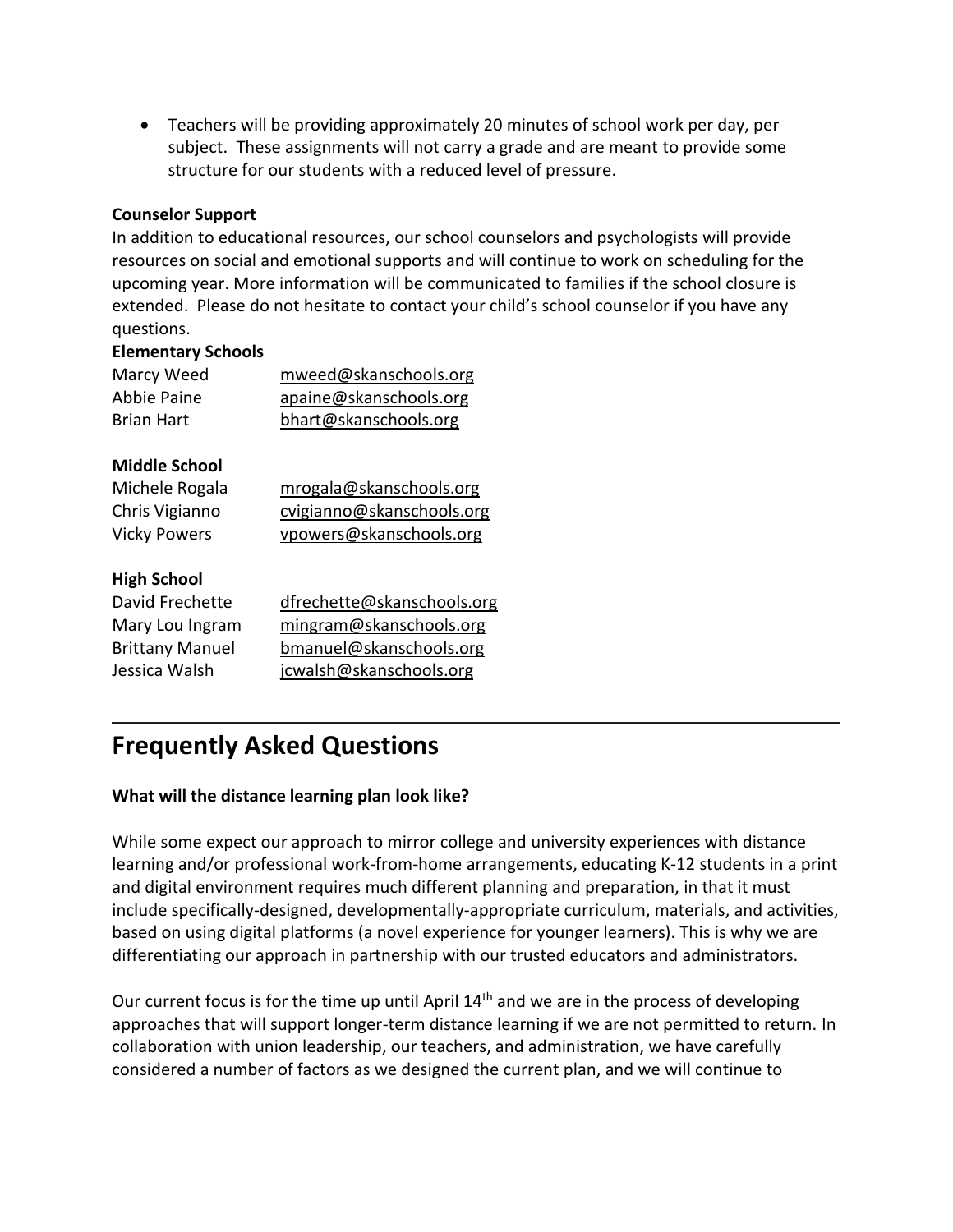consider them as we craft additional plans. We appreciate that every situation is unique, and our level of continuing learning has taken the following factors in to account:

- **Equity and access**: To ensure even student access to additional materials, internet, and adult support, K-12, at this time, we encourage families to contact building principals for any technology support so that we can ensure everyone in our district has the same access.
- **Family stressors**: Families throughout our community (and world) are struggling with the necessity of going into work because they will not be paid otherwise, sickness, trauma, and other significant life experiences in the wake of COVID-19, and they cannot facilitate the same level of learning that teachers provide in school.
- **Students as childcare providers in their homes**: We know that many older students are currently providing childcare for their younger siblings while their caregivers are working.
- **Educators' family needs**: Many of our teachers are at home caring for their own families, and experiencing their own challenges, while also working to create educational experiences for our students.

# **Why is the SCSD talking about equity and inclusion in terms of the distance learning plan?**

Given our commitment to equity and inclusion, a unified approach to Review and Resource education began on March  $16<sup>th</sup>$ , 2020. We all want our children and families to have equal access to common learning experiences.

We fully understand that every student's situation is unique, and we cannot expect that every child has the same level of support at home. Each family is experiencing its own challenges in the midst of COVID-19. We know that some caregivers must continue to work full time, may be enduring their own sickness, are experiencing trauma in relationship to this pandemic, and/or have varied family support structures. Thus, while these activities aren't required for students to complete, we encourage you to leverage these resources to offer our young people regular opportunities to learn and grow, even outside of school.

# **Will 6-12 students have access to Chromebooks or the internet?**

We continue to make every effort to ensure our students have the technology they need. Please continue to contact your building principals if you need to arrange the pick up/drop off of Chromebooks, and contact [kdunphy@skanschools.org](mailto:kdunphy@skanschools.org) if we can help support you in internet access.

Middle School Principal Michael Caraccio [mcaraccio@skanschools.org](mailto:mcaraccio@skanschools.org) High School Principal Gregory Santoro [gsantoro@skanschools.org](mailto:gsantoro@skanschools.org)

Additional computer support can be accessed by sending an email to [computersupport@skanschools.org](mailto:computersupport@skanschools.org) and you will receive a prompt response.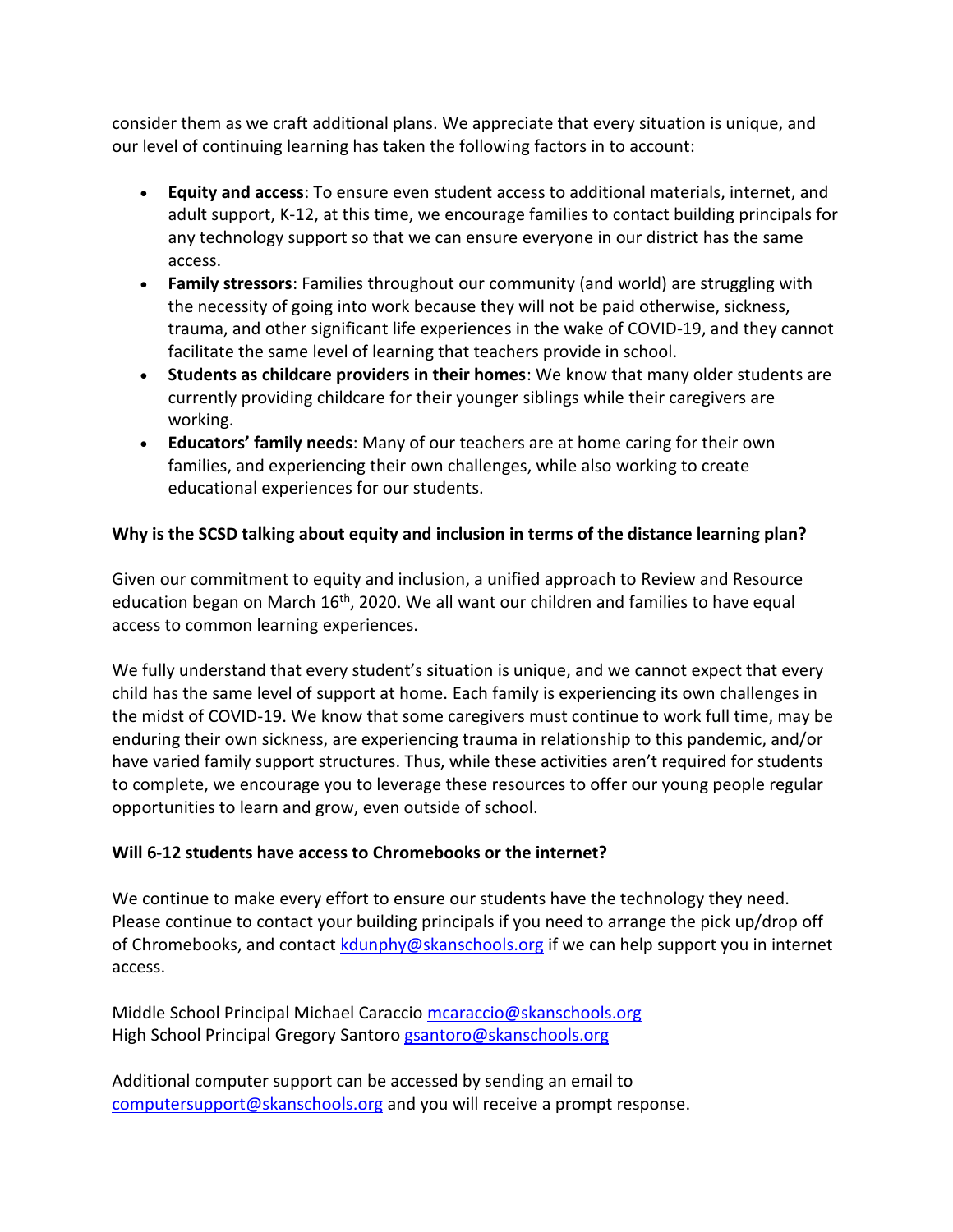#### **Will PreK - 5 students have access to Chromebooks or other devices?**

State Streets Chromebooks have been distributed. Waterman families are picking up Chromebooks Tuesday, March 31 from 9:00 - 1:00 at Waterman in the front of the school. Parents/guardians need to email Mr. Brown for a reservation [pjbrown@skanschools.org](mailto:pjbrown@skanschools.org)

Please contact your building principals if you need to make arrangements for a Chromebook. Waterman Principal Patrick J. Brown [pjbrown@skanschools.org](mailto:pjbrown@skanschools.org) State Street Principal John Lawrence [jlawrence@skanschools.org](mailto:jlawrence@skanschools.org)

Additional computer support can be accessed by sending an email to [computersupport@skanschools.org](mailto:computersupport@skanschools.org) and you will receive a prompt response.

#### **What other resources are available to guide my child's learning during this time?**

The New York State Education Department recently released a website full of learning supports and announced that PBS stations throughout the state will be showing educational content during this extended closure. Please check out the [New York State Department of Education's](http://www.nysed.gov/edtech/continuity-learning)  [Continuity of Learning website](http://www.nysed.gov/edtech/continuity-learning) at <http://www.nysed.gov/edtech/guidance-continuity-learning> for more information.

#### **How will this prepare students to pass a particular grade or exam, or even graduate?**

Our distance learning plan is in place until April  $14<sup>th</sup>$ . In the meantime, we are preparing plans for longer-term distance learning in the event that the Governor declares that we must be out of session for longer. Although we hope that this is not the case, we know that we must be prepared for a closure that surpasses our current reopening date. We will have more information about grades, exams, and graduation if the opening date is extended.

# **What about special education and preschool special education services?**

This is an unprecedented time. The IDEA, Section 504, and Title II of the ADA do not specifically address a situation in which elementary and secondary schools are closed for an extended period of time (generally more than 10 consecutive days) due to exceptional circumstances, such as an outbreak of a particular disease. We are working to support all students as we are able and will have updates for you in the coming weeks.

We know that parents and caregivers of children with Individualized Education Programs (IEPs) and 504 Plans have questions and concerns about their children's special education and services during the closure. While the situation is ever-changing, the SCSD has, at this time, made the decisions outlined below. We will continue to shift what we are doing in response to local, state, and federal directives.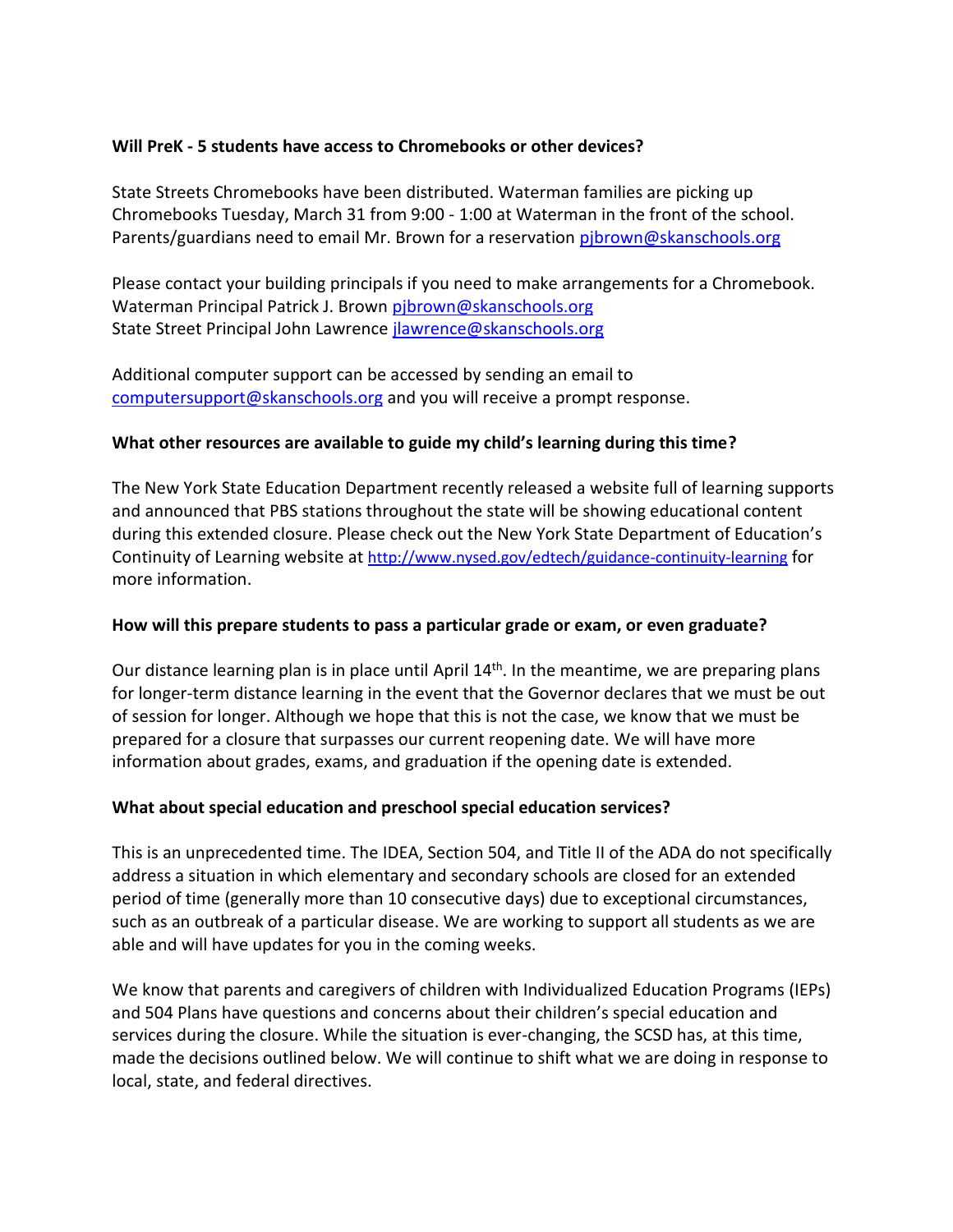- Special Education modifications and guidance will be provided in collaboration with general education teachers to maintain students' progress toward IEP goals under the current restraints. The focus will be on maintaining skills vs. acquiring new skills.
- Occupational Therapists, Physical Therapists, Speech-Language Therapists, and Adaptive PE teachers will be offering activities and/or home plans to maintain progress toward IEP goals under the current constraints. Counselors, School Social Workers, and School Psychologists will share resources for support and can be reached via email if you need further assistance.
- Office hours will be provided so that Special Education teachers and Related Service providers can connect with students and families on their caseload. We are asking case managers to make initial contact with families.
- All CSE meetings will be canceled through April 20, 2020. Your child's primary service provider will reach out to reschedule any meetings that have been canceled during the closure. If we are not able to hold face to face meetings, alternate meeting formats will be offered through phone or video conferencing.
- All testing in process for special education initial eligibility decisions will be suspended. Testing will resume when students return to school.
- IEP progress monitoring will be suspended and will resume when students return to school.

If you have questions about your child's special education services, please contact their special education teacher, or Jennifer Whipple, Director of Learning at [jwhipple@skanschools.org](mailto:jwhipple@skanschools.org)

# **What about New York State testing and Advanced Placement (AP) tests?**

The administrations of the 2020 elementary- and intermediate-level State assessments have been suspended for the remainder of this school year. This suspension for the remainder of the school year applies to the following New York State testing programs:

- New York State Grades 3-8 English Language Arts (ELA) Test
- New York State Grades 3-8 Mathematics Test
- New York State Grade 4 Elementary-Level Science Test
- New York State Grade 8 Intermediate-Level Science Test
- New York State English as a Second Language Achievement Test (NYSESLAT) in Grades K-12
- New York State Alternate Assessment (NYSAA) for students with severe cognitive disabilities in Grades 3-8 and high school

 $\bullet$ 

At this time, Regents assessments are expected to be given as scheduled (June 17-25 and August 13-14).

On March 20, the College Board released plans outlining how students can prepare for AP exams, and potentially take said exams, through distance learning. You can review these plans